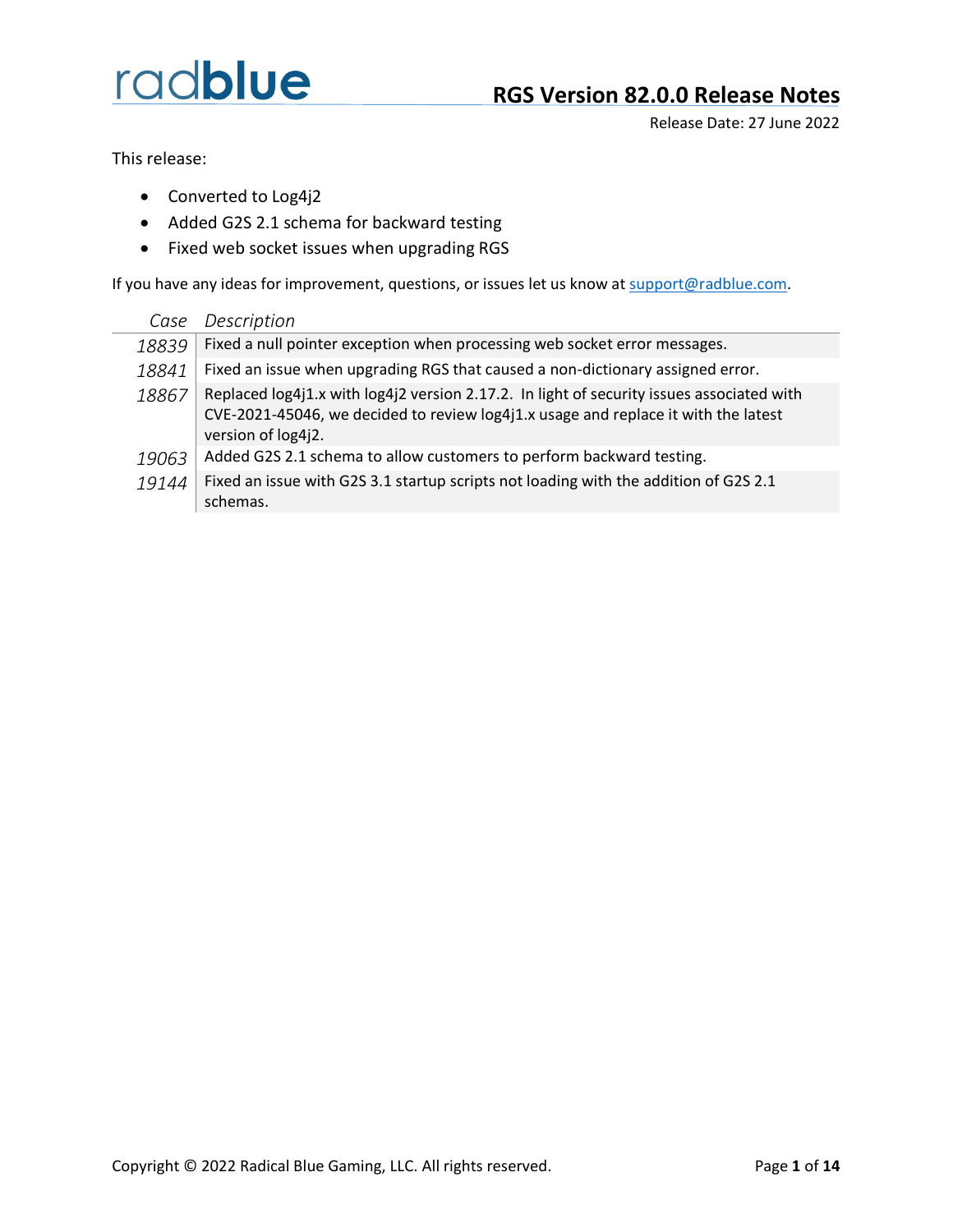Release Date: 7 December 2021

This release:

- Fixed an issue where the RGS was sending g2sAcks for unacknowledged message transports.
- Added the ability to send multiple command elements in custom messages.

If you have any ideas for improvement, questions, or issues let us know a[t support@radblue.com.](mailto:support@radblue.com)

| Case Description                                                                      |
|---------------------------------------------------------------------------------------|
| $17566$ RGS was sending g2sAck messages with Web Socket transport. The g2sAck was not |
| appropriate since Web Socket is an unacknowledged message transport.                  |
| $17569$ Ability to send custom message with multiple command elements.                |

#### Sending custom message with multiple command elements.

In this example, the RGS will send a commConfig command followed by an optionConfig command. Please note, that the command IDs and session IDs are not present which informs RGS to fill them in with the current values. If you want to send specific command IDs and session IDs, you may do so, but the RGS will not change them.

```
<?xml version="1.0" encoding="UTF-8" standalone="yes"?>
<g2s:g2sMessage 
xmlns:g2s="http://www.gamingstandards.com/g2s/schemas/v1.0.3">
  <g2s:g2sBody g2s:egmId="RBG_000000000003" g2s:hostId="1">
      <g2s:commConfig g2s:deviceId="1">
        <g2s:enterCommConfigMode g2s:enable="false"/>
      </g2s:commConfig>
      <g2s:optionConfig g2s:deviceId="1">
        <g2s:enterOptionConfigMode g2s:disableText="OPTION CONFIG IN 
PROGRESS"/>
      </g2s:optionConfig>
  </g2s:g2sBody>
</g2s:g2sMessage>
```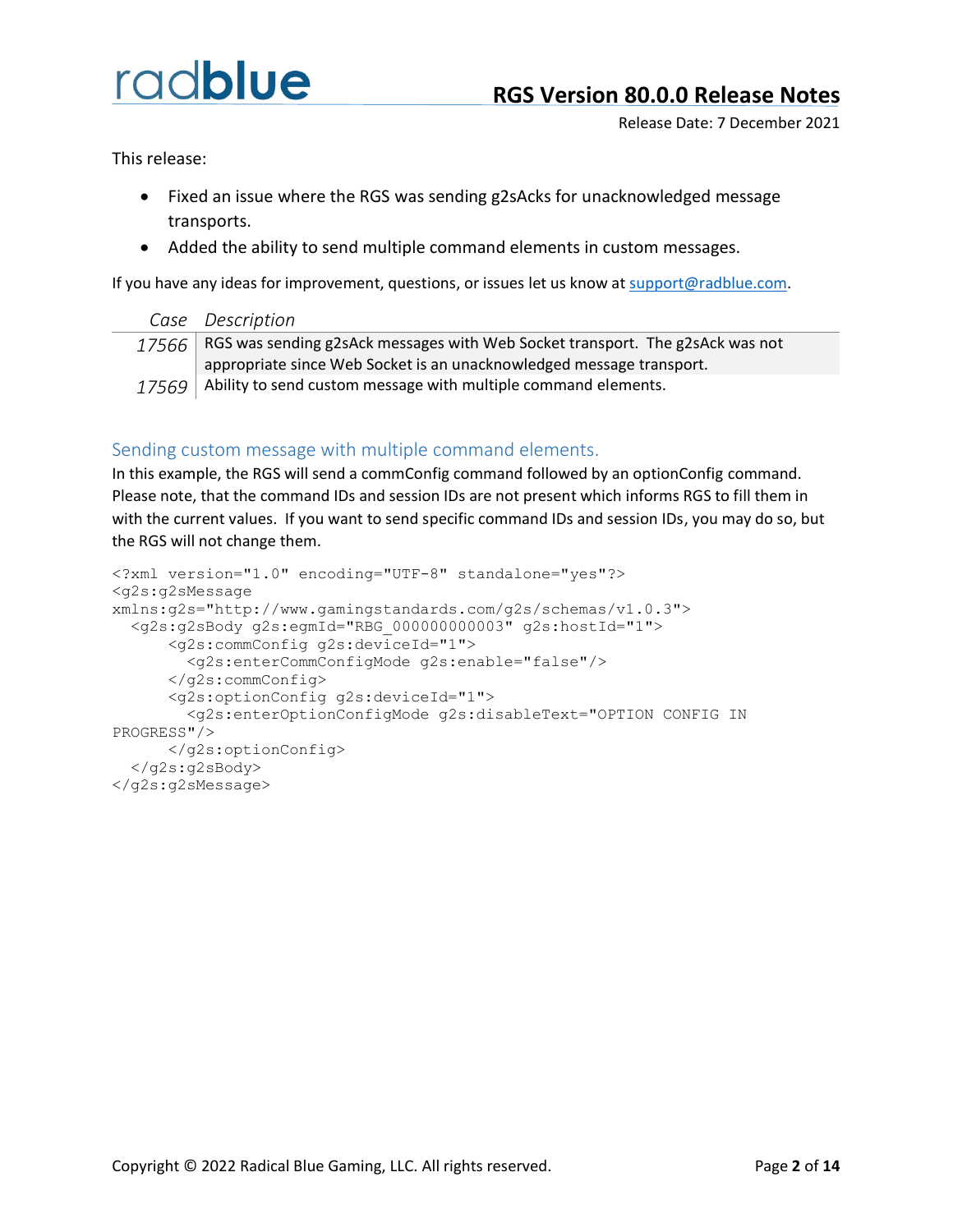Release Date: 2 June 2021

This release:

- Experimental implementation of WebSocket transport
- Updated Java to 1.8.0\_275
- Ability to send multiple commands using Send Custom Message.

If you have any ideas for improvement, questions, or issues let us know at [support@radblue.com.](mailto:support@radblue.com)

| Case  | Description                                                                                                      |
|-------|------------------------------------------------------------------------------------------------------------------|
| 17128 | Experimental: Implement WebSocket transport in RGS                                                               |
| 17157 | Update Java to 1.8.0 275.                                                                                        |
| 17158 | Update JIDE to 3.7.12-pre.                                                                                       |
| 17311 | Fixed a bug that prevented saving configuration options.                                                         |
| 17358 | Added the ability to send multiple commands in one G2S message using Send Custom<br>Message iin the G2S toolkit. |
| 17438 | Fixed the advanced analyzer in the transcript.                                                                   |

User Interface Changes

Case 17128: Implement Web Socket transport in RGS.

Added a Web Socket transport to Transport options panel. You can specify if you want to run Web Sockets on the specified SSL and non-SSL ports. This implementation is experimental and subject to change as we implement the RST/RLT version. However, if you have an EGM with Web Socket support please give it a try and let us know what you find.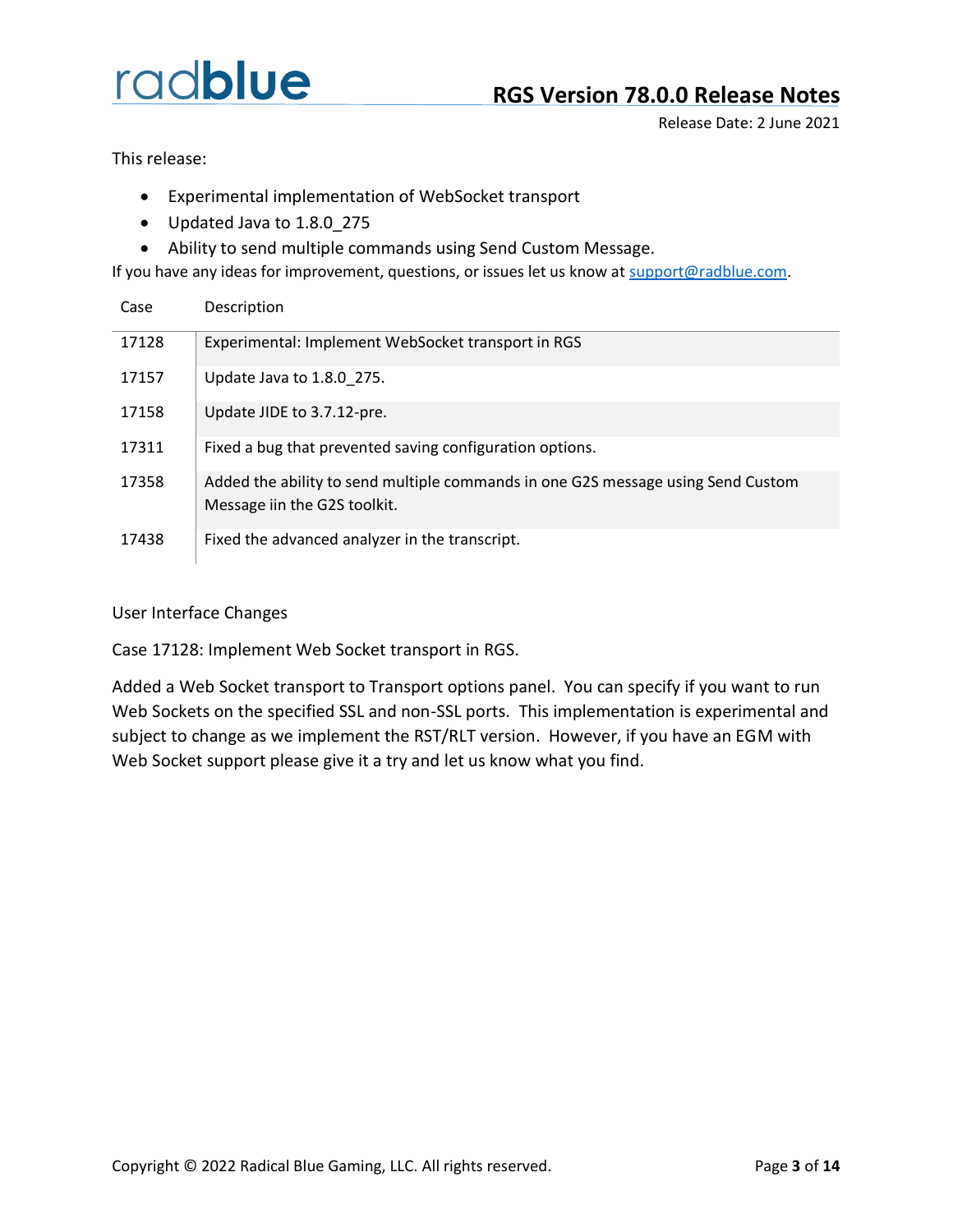| <b>G2S Scope Configuration</b> |                             |                          |              |                                       |              |             |                                                      |                   | × |
|--------------------------------|-----------------------------|--------------------------|--------------|---------------------------------------|--------------|-------------|------------------------------------------------------|-------------------|---|
|                                | <b>Engine Options</b>       |                          |              |                                       |              |             |                                                      |                   |   |
|                                |                             | General Transport        | Message      | Multicast                             | Filters      | Database    |                                                      |                   |   |
| Desktop Options                |                             | <b>Transport Options</b> |              |                                       |              |             |                                                      |                   |   |
|                                | Transports                  |                          |              |                                       |              |             |                                                      |                   |   |
|                                | Enabled                     | Transport                |              |                                       | Non-SSL Port |             | <b>SSL Port</b>                                      |                   |   |
| <b>Engine Options</b>          | ☑                           | <b>SOAP</b>              |              | 31101                                 |              |             | 31202                                                |                   |   |
|                                |                             | <b>Web Socket</b>        |              | 31801                                 |              |             | 31701                                                |                   |   |
|                                | Encodings                   |                          |              |                                       |              |             |                                                      |                   |   |
| <b>Security Options</b>        | Enabled                     | Encoding                 |              |                                       |              | Description |                                                      |                   |   |
|                                | ✓                           | xml                      |              | XML encoded.                          |              |             |                                                      |                   |   |
|                                |                             | xml-gzip                 |              | XML encoded and then GZIP compressed. |              |             |                                                      |                   |   |
|                                |                             | xml-gzip-payload<br>exi  | EXI encoded. |                                       |              |             | XML encoded and then GZIP compressed in the payload. |                   |   |
|                                |                             |                          |              |                                       |              |             |                                                      |                   |   |
| License Manager                | <b>Remote Control Port</b>  |                          |              |                                       |              |             |                                                      |                   |   |
|                                | 31502                       |                          |              |                                       |              |             |                                                      | $\circledR$       |   |
|                                | Web Help Port               |                          |              |                                       |              |             |                                                      |                   |   |
| Memory Options                 | 39102                       |                          |              |                                       |              |             |                                                      | $\left( 2\right)$ |   |
|                                | <b>HTTP Receive Timeout</b> |                          |              |                                       |              |             |                                                      |                   |   |
| <b>Transport Options</b>       | 00:00                       |                          |              |                                       |              |             | $\frac{1}{\sqrt{2}}$ [mm:ss ]                        |                   |   |
|                                | Default G2S Timeout         |                          |              |                                       |              |             |                                                      |                   |   |
|                                | 00:00                       |                          |              |                                       |              |             | $\frac{1}{\sqrt{2}}$ [mm:ss ]                        | Q                 |   |
|                                |                             |                          |              |                                       |              |             |                                                      |                   |   |
|                                |                             |                          |              |                                       |              | OK          | Cancel                                               | Apply             |   |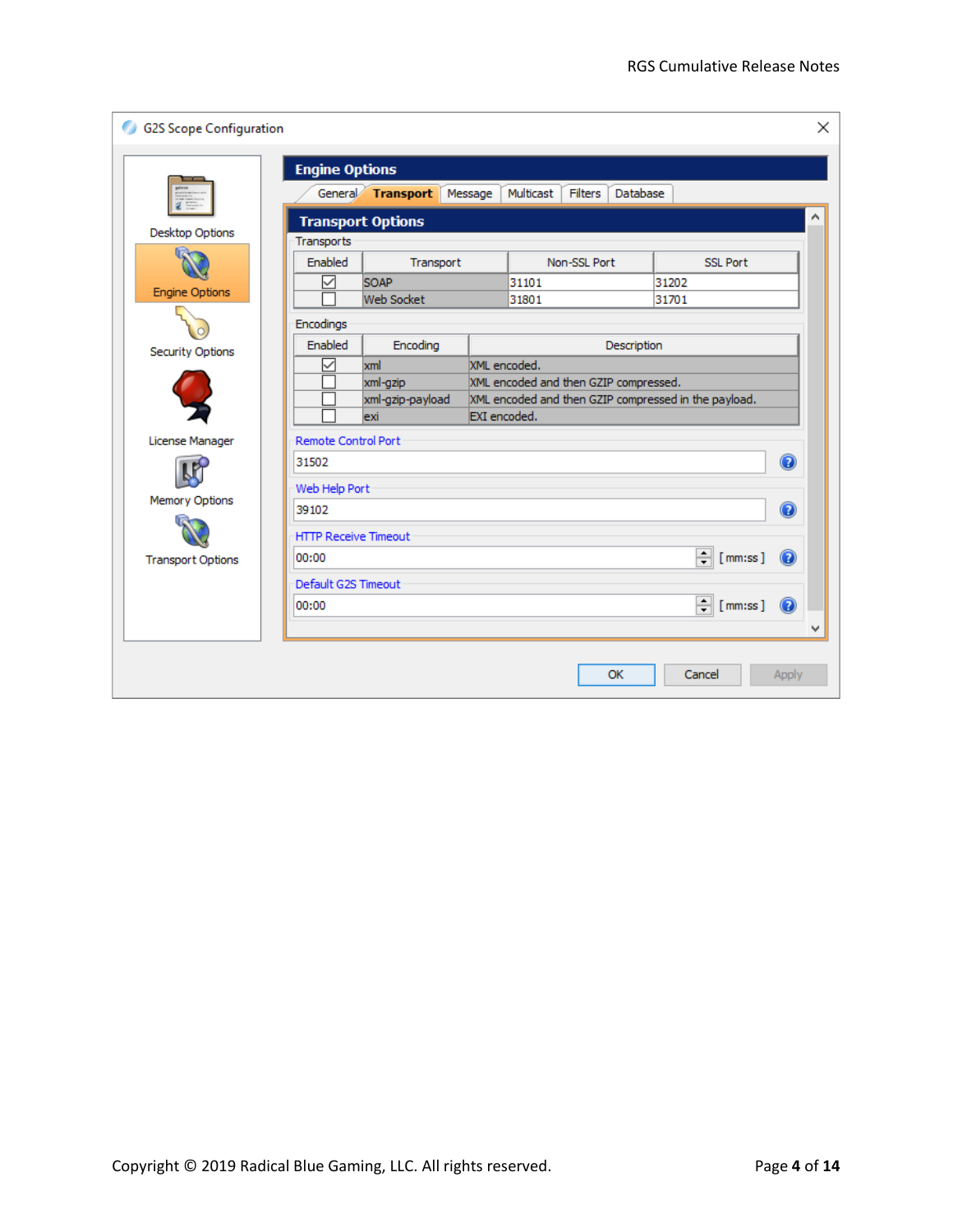Release Date: 7 December 2020

This release:

- Implemented GSA Transport Negotiation v2.0.
- Added smartHost.hostMsg to custom scripting.
- Updated Apache CXF to 3.2.13

If you have any ideas for improvement, questions, or issues let us know at [support@radblue.com.](mailto:support@radblue.com)

| Case  | Description                                                                        |
|-------|------------------------------------------------------------------------------------|
| 16707 | Updated Apache CXF to 3.2.13.                                                      |
| 16755 | Starting a web server to handle help files to work around a limitation in FireFox. |
| 16929 | Added the ability to create custom scripts that sends smartHost.hostMsg            |
|       | commands.                                                                          |
| 17133 | Implement GSA Transport Negotiation. In preparation for WebSockets in RGS, we      |
|       | implement the required GSA Transport Negotiation. The RGS is listening on          |
|       | /gsaTransportOptions endpoint (for example, http://127.0.0.1:31101/RGS/api-        |
|       | services/G2SAPI/gsaTransportOptions). In the next release WebSockets will be       |
|       | supported and more information will be available.                                  |
| 17135 | Reorganized RGS's URLs page.                                                       |

User Interface Changes

Case 17133: Implement GSA Transport Negotiation.

The port number and encoding have reformatted to better support WebSockets. By selecting different enabled transports and encodings, the user directly impacts both traditional G2S negotiation and the new GSA transport negotiation.

| <b>G2S Scope Configuration</b> |                            |                          |                                       |                                                      |             |                 | ×              |
|--------------------------------|----------------------------|--------------------------|---------------------------------------|------------------------------------------------------|-------------|-----------------|----------------|
|                                | <b>Engine Options</b>      |                          |                                       |                                                      |             |                 |                |
| g film                         |                            | General Transport        | Message                               | Multicast<br><b>Filters</b>                          | Database    |                 |                |
| Desktop Options                |                            | <b>Transport Options</b> |                                       |                                                      |             |                 |                |
|                                | Transports                 |                          |                                       |                                                      |             |                 |                |
|                                | Enabled                    | Transport                |                                       | Non-SSL Port                                         |             | <b>SSL Port</b> |                |
| <b>Engine Options</b>          | ⋉                          | <b>SOAP</b>              |                                       | 31101                                                |             | 31201           |                |
|                                | Encodings                  |                          |                                       |                                                      |             |                 |                |
|                                | Enabled                    | Encoding                 |                                       |                                                      | Description |                 |                |
| <b>Security Options</b>        | xml<br>⋉                   |                          | XML encoded.                          |                                                      |             |                 |                |
|                                |                            | xml-gzip                 | XML encoded and then GZIP compressed. |                                                      |             |                 |                |
|                                |                            | xml-gzip-payload         |                                       | XML encoded and then GZIP compressed in the payload. |             |                 |                |
|                                | <b>Remote Control Port</b> |                          |                                       |                                                      |             |                 |                |
|                                | 31501                      |                          |                                       |                                                      |             |                 | $\circledcirc$ |
| License Manager                | Web Help Port              |                          |                                       |                                                      |             |                 |                |
|                                | 39101                      |                          |                                       |                                                      |             |                 |                |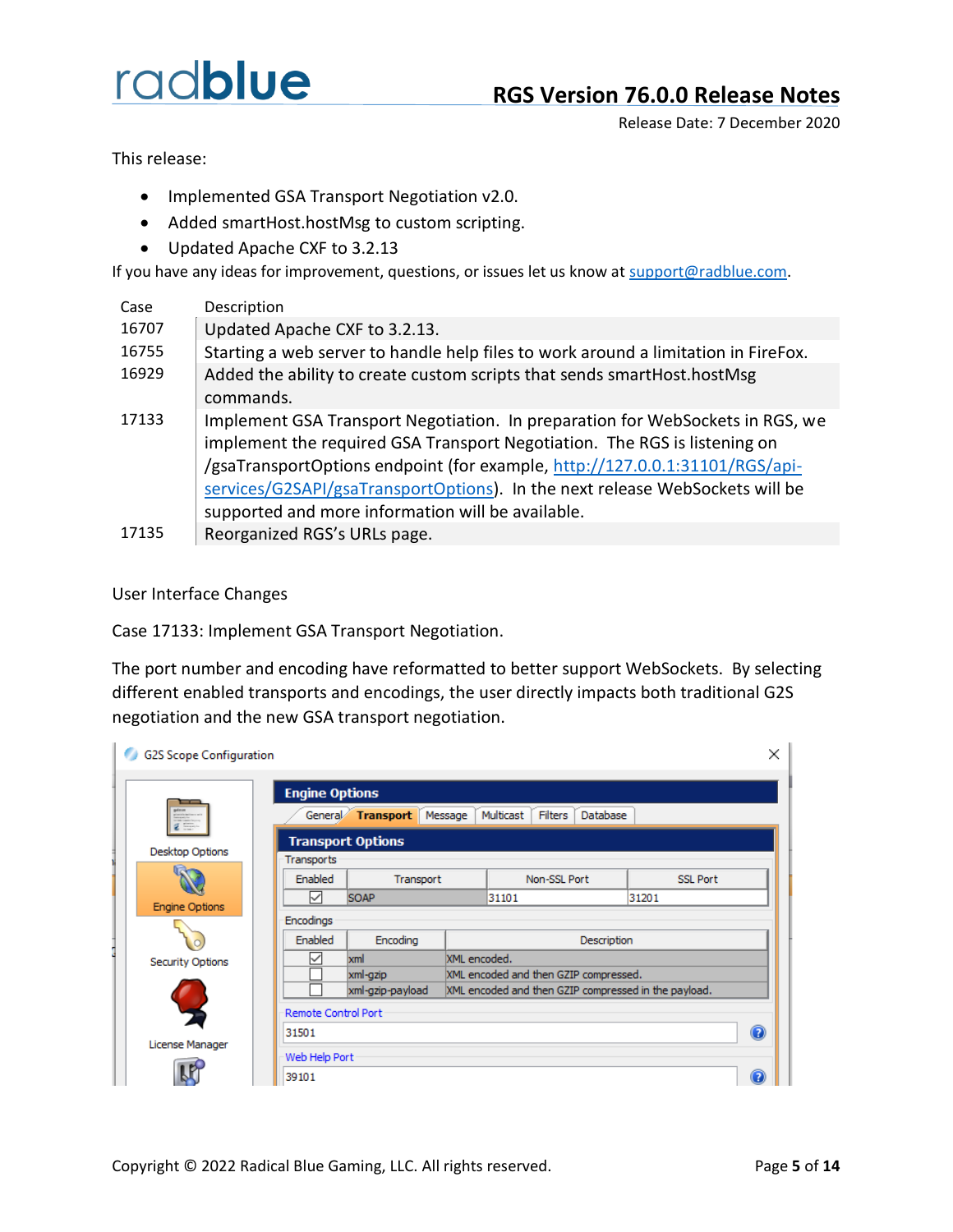#### Case 17135: Reorganized URL page.

The user can display the URLs that the RGS is listening on by selecting the type of service.

|                                                                                                                                                | <b>HLAINE</b> |
|------------------------------------------------------------------------------------------------------------------------------------------------|---------------|
| Engine Transcripts   SendCommand   Databases  <br><b>TesterToolkit</b>                                                                         |               |
| G2S Engine                                                                                                                                     | $\Box$ $\Box$ |
| Start Engine <b>G</b> RGS URLS X Clear Lost EGMs <b>G</b> Master Reset X Clear <b>Q</b> Filters <b>C</b> Export Debug <b>G</b> Realtime Update |               |
| SOAP URLS<br>RGS is listening on these URLs:                                                                                                   |               |
| ◯ Secure SOAP URLs<br>http://127.0.0.1:31101/RGS/api-services/G2SAPI                                                                           |               |
| http://192.168.86.31:31101/RGS/api-services/G2SAPI<br>◯ GSA Transport Options URLs                                                             |               |
| http://172.29.224.1:31101/RGS/api-services/G2SAPI<br>◯ Remote Control<br>http://172.27.64.1:31101/RGS/api-services/G2SAPI                      |               |
| ◯ Scratch Pad URLs<br>http://10.1.0.159:31101/RGS/api-services/G2SAPI                                                                          |               |
| ◯ Web Help URL                                                                                                                                 |               |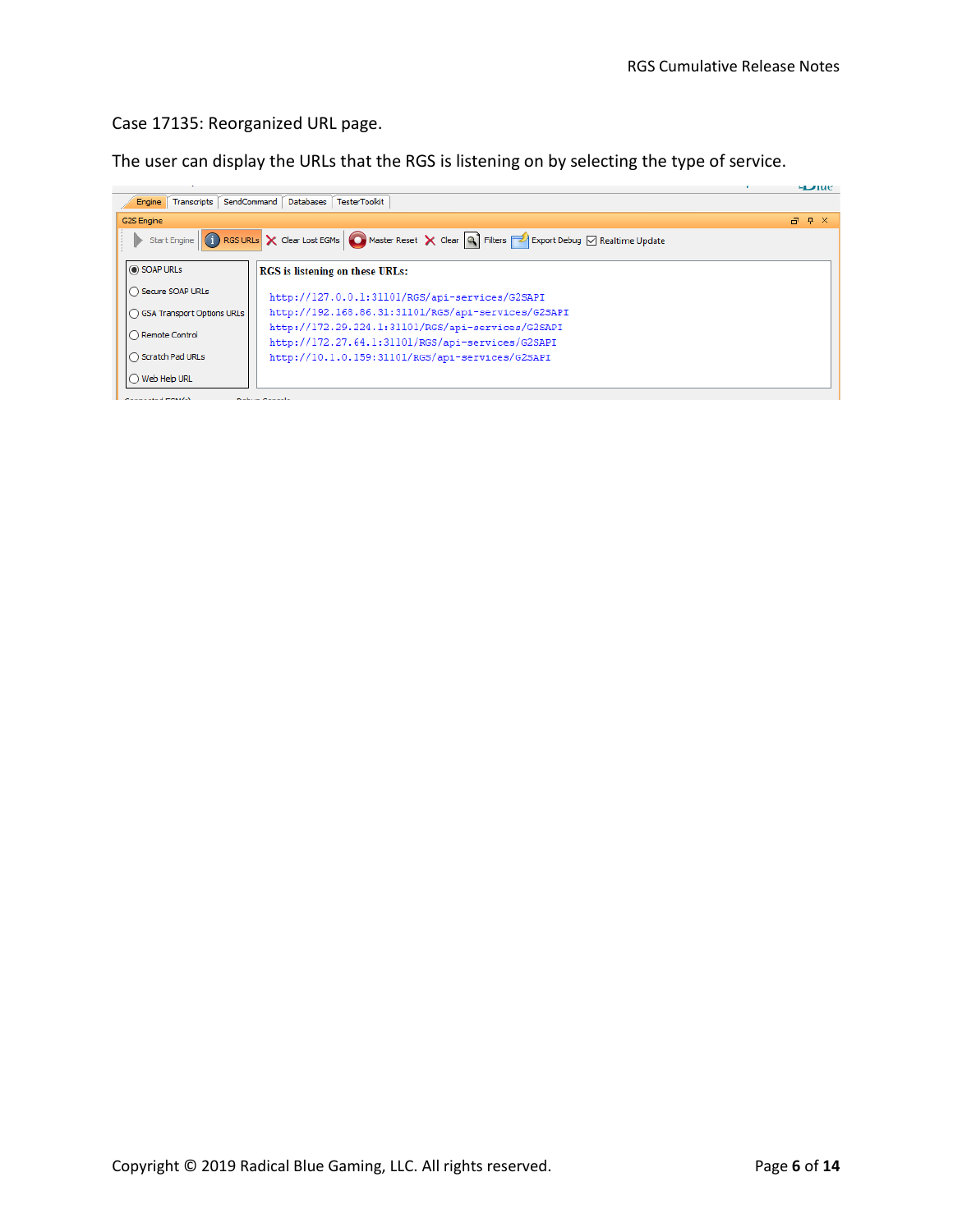Release Date: 2 June 2020

This release:

- Updated Java to OpenJDK 1.8.0\_242.
- Fixed a bug in MediaDisplay where the wrong transcaction ID was being used in commands.

If you have any ideas for improvement, questions, or issues let us know at [support@radblue.com.](mailto:support@radblue.com)

| Case  | Description                                                                                     |
|-------|-------------------------------------------------------------------------------------------------|
| 16392 | Updated Java to OpenJDK 1.8.0 242.                                                              |
| 16394 | Moved the G2S WSDL to allow student licenses to work.                                           |
| 16395 | Fixed a bug where transport was stuck in a loop when SSL connections fail.                      |
| 16540 | Fixed a bug where the wrong transaction ID was being sent for multiple<br>mediaDisplay devices. |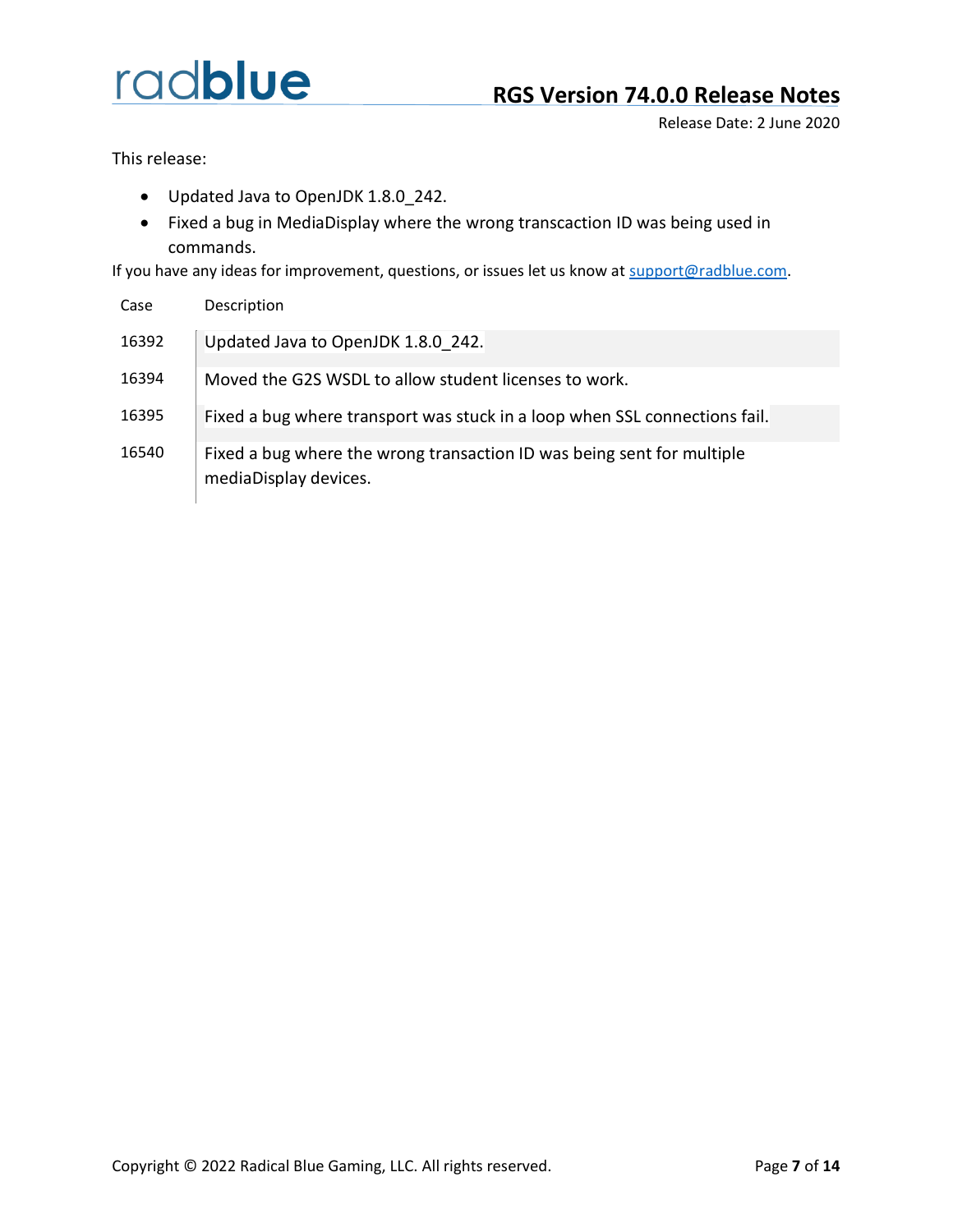Release Date: 3 December 2019

This release:

- Upgraded to G2S Schema 3.1
- Fixed bugs in custom scripting.
- Added the ability to use an empty string for default WAT account transfers.

If you have any ideas for improvement, questions, or issues let us know at [support@radblue.com.](mailto:support@radblue.com)

| Case  | Description                                                                 |
|-------|-----------------------------------------------------------------------------|
| 15603 | Modified the spcProfile command to display level profiles.                  |
| 15674 | Fixed a validation error bug in the calendar editor that would prevent      |
|       | download.setScript command to be set in custom scripts.                     |
| 15679 | Added the ability to use the empty string instead of standard DEFAULT       |
|       | account ID for anonymous transfers. When Include Optional Attribute         |
|       | is set to false then wat.authorizeTransfer will not include the             |
|       | accountid when sending the XML.                                             |
| 15692 | Fixed bugs associated with gat processing in custom scripting.              |
| 15820 | Upgrade G2S schema to 3.1.                                                  |
| 15834 | Removed optionConfig.getOptionsChangeStatus from the send panel.            |
| 15929 | Fixed a bug in the device manager to handle the case where an EGM           |
|       | reconnects with significantly different devices.                            |
| 16041 | Fixed a bug where icons were not being found from the installed<br>version. |

#### User Interface Change

| Added the ability to use the<br>empty string instead of | <b>Engine Options</b><br>Transport Message Multicast<br>Filters<br><b>Database</b><br>General                    |                  |
|---------------------------------------------------------|------------------------------------------------------------------------------------------------------------------|------------------|
| standard DEFAULT account                                | Optional Attributes in G2S Messages                                                                              |                  |
| ID for anonymous                                        | □ Include Optional Attributes in G2S Messages                                                                    |                  |
| transfers.                                              | Key Pair   Mystery   Player  <br>Informed Player<br>Progressive Voucher WAT<br>itions GAT<br>Anonymous transfers | ▷ 国              |
|                                                         | $\sqrt{\phantom{a}}$ Use empty string instead of DEFAULT for anonymous transfers?                                | $\mathbf \Omega$ |
|                                                         |                                                                                                                  |                  |
|                                                         |                                                                                                                  |                  |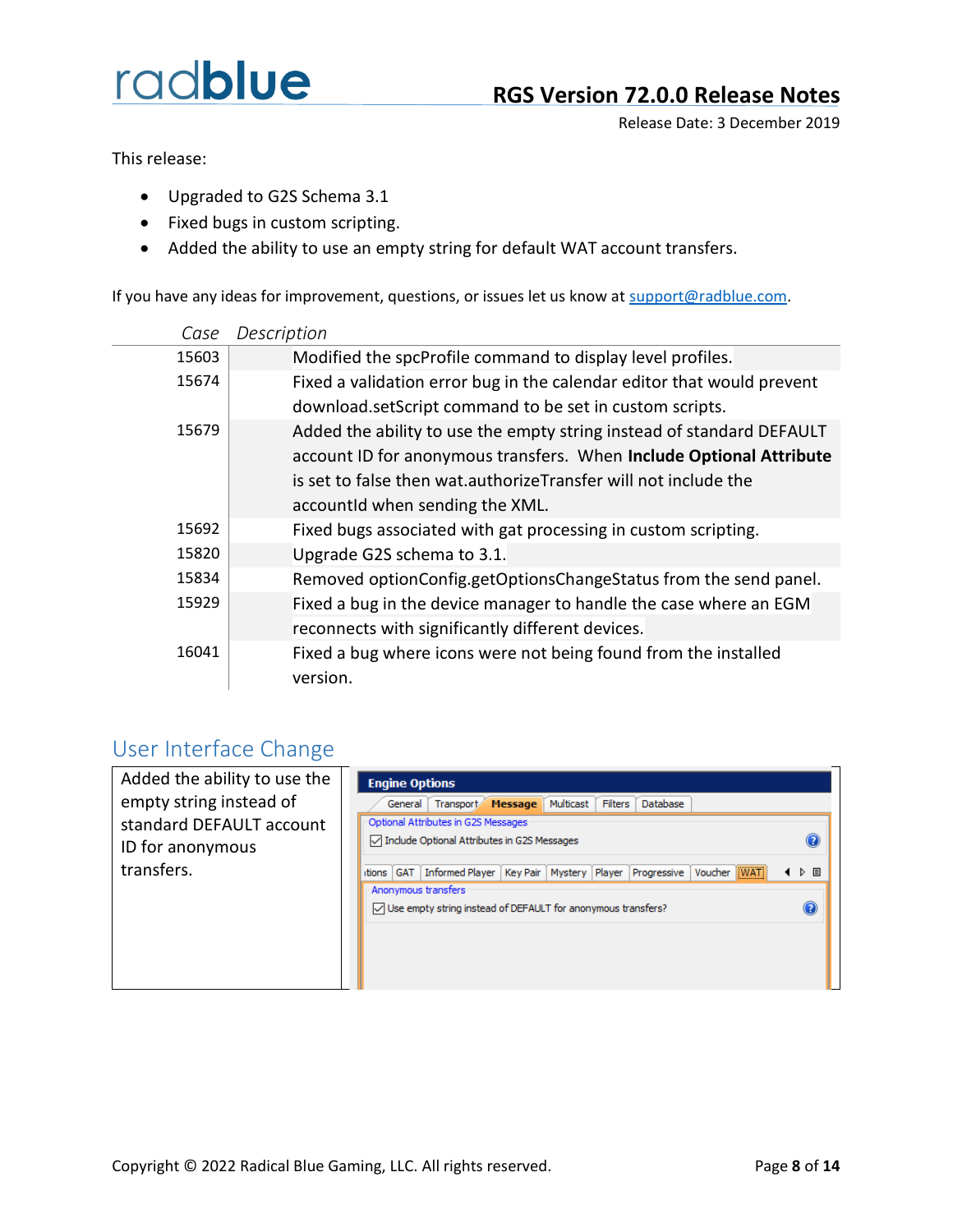Release Date: 3 June 2019

This release:

- Fixed bug while sending setPlayerMessage from custom scripting.
- Fixed bug where the time to live value was not being set for SendMyCommand commands.

If you have any ideas for improvement, questions, or issues let us know a[t support@radblue.com.](mailto:support@radblue.com)

| Case Description                                                                  |
|-----------------------------------------------------------------------------------|
| 15297   Custom scripting does not process setPlayerMessage properly.              |
| 15453 When sending SendMyCommand commands from custom scripting, the time to      |
| live values was not being set properly. Additionally, we removed the time to live |
| value from SendMyRawCommand since it was not being used.                          |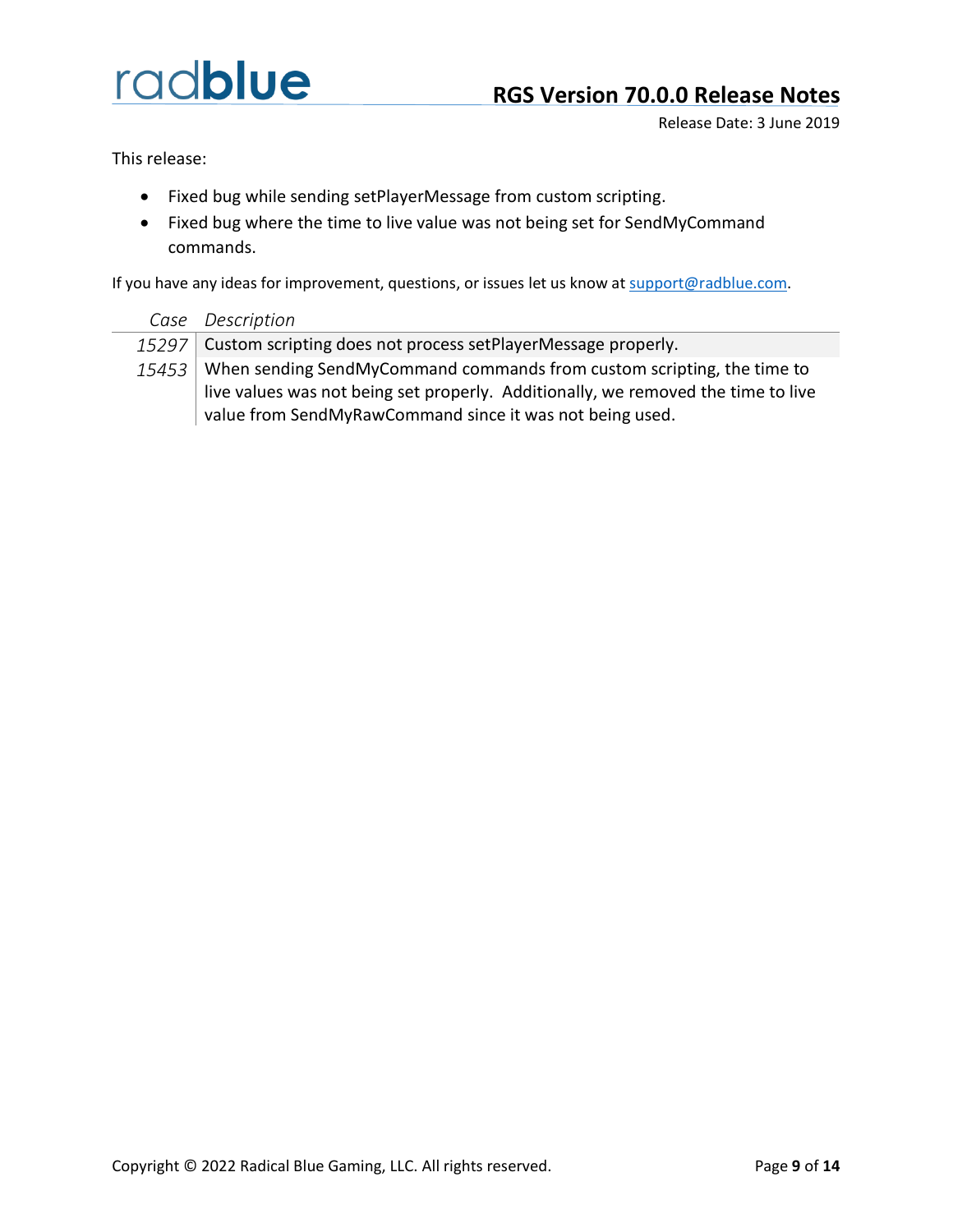I.

Release Date: 3 December 2018

This is the last release of the Windows and Linux 32-bit installers. Oracle is no longer supporting 32-bit Java installations.

This release:

- Fixed bugs and added functionality to the masterReset command from the send panel.
- Added the ability to call a JavaScript to calculate the XML to send to the EGM for requests and notifications.

If you have any ideas for improvement, questions, or issues let us know at [support@radblue.com.](mailto:support@radblue.com)

| Case  | Description                                                                                                                                                                              |
|-------|------------------------------------------------------------------------------------------------------------------------------------------------------------------------------------------|
| 12681 | Added log warning if the device status's configuration ID does not match the device<br>profile's configuration ID.                                                                       |
| 14216 | Fixed a bug when displaying the masterResetStatus command in the transcript.                                                                                                             |
| 14233 | Added a feature to set the request ID in cabinet.authorizeMasterReset and<br>cabinet.cancelMasterReset to the same value as the last cabinet.masterReset command.                        |
| 14270 | Fixed a bug where the selected script is not what the user selected when re-sorting<br>custom scripts.                                                                                   |
| 14286 | Fixed a bug where the MasterReset Marlie verb was not honoring the ignore permission<br>flag. This was preventing a cabinet.masterReset to a cabinet device that the RGS did not<br>own. |
| 14301 | Fixed a bug where the masterReset request ID was NULL when the RGS is run for the first.                                                                                                 |
| 14308 | Added the ability to set the device ID to -1 in the raw XML for<br>commConfig.setCommChange that would apply to all device of that type.                                                 |
| 14461 | Added the ability to call a JavaScript when a request is received. The Javascript creates<br>the XML response that is sent to the EGM.                                                   |
| 14462 | Added the ability to call a JavaScript when a notification is received. The Javascript<br>creates the XML notification that is sent to the EGM.                                          |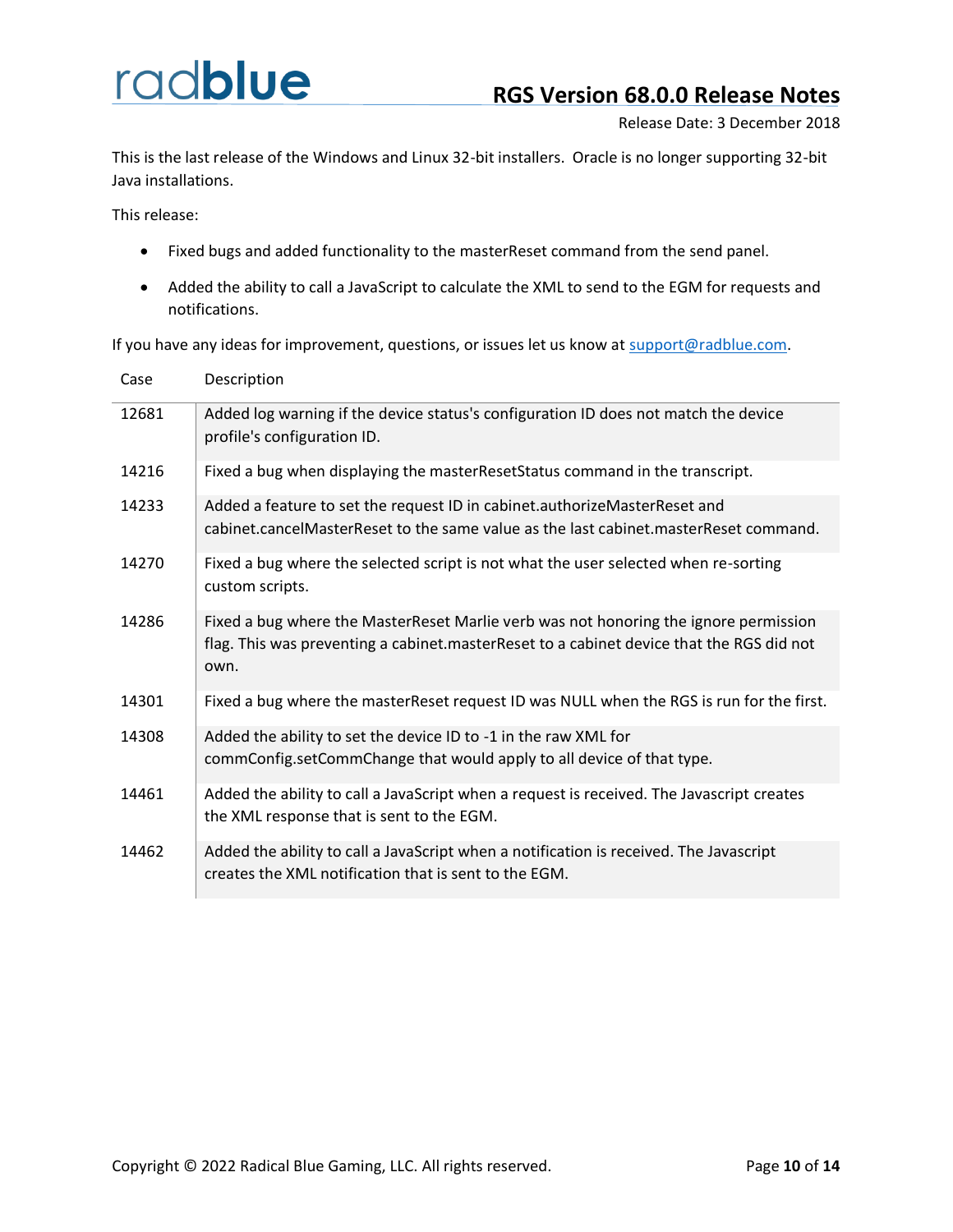Release Date: 4 June 2018

This release:

- Implemented the Sign class.
- Added directory support for startup algorithms and custom scripting.

If you have any ideas for improvement, questions, or issues let us know at [support@radblue.com.](mailto:support@radblue.com)

| Case  | Description                                                                                                                                                                               |
|-------|-------------------------------------------------------------------------------------------------------------------------------------------------------------------------------------------|
| 12841 | Fixed a bug where the waiting for events verb would prematurely stop waiting<br>based on a previous event.                                                                                |
| 13518 | Updated SCEP code to use Apache CXF 3.2.1.                                                                                                                                                |
| 13616 | Added the ability to store the last transcript location when opening G2S transcript<br>files.                                                                                             |
| 13625 | Added code to update the data model for download.getSupportedProtocols.                                                                                                                   |
| 13626 | Added the ability to configure the g2sAck behavior via the REST interface.                                                                                                                |
| 13627 | Modified the Send Raw Command Verb to accept ANY text and not just valid XML.                                                                                                             |
| 13628 | Modified the RGS to allow script authors to organize startup algorithms and<br>custom scripts to have a directory structure. Previously the RGS had a single flat<br>directory structure. |
| 13632 | Fixed a bug where component names with dots were causing improper node<br>creation in the data model.                                                                                     |
| 13715 | Fixed a bug where wat.cancelRequest and dft.dftCancelRequest could not be sent<br>from the RGS.                                                                                           |
| 13729 | Added optionConfig.setOptionChange to the list of commands that can be sent<br>during the startup algorithm.                                                                              |
| 13734 | Fixed a bug in the setCommChange editor when editing an existing host. The RGS<br>was not updating the device IDs for host oriented devices.                                              |
| 13857 | Fixed a bug that would prevent the uninstaller from running.                                                                                                                              |
| 13858 | Fixed a bug that would prevent RGS's database from starting.                                                                                                                              |
| 13899 | Implement the Sign class.                                                                                                                                                                 |
| 14018 | Fixed a transcript bug that miscalculated the command summary when a<br>comment was placed before the document's root element.                                                            |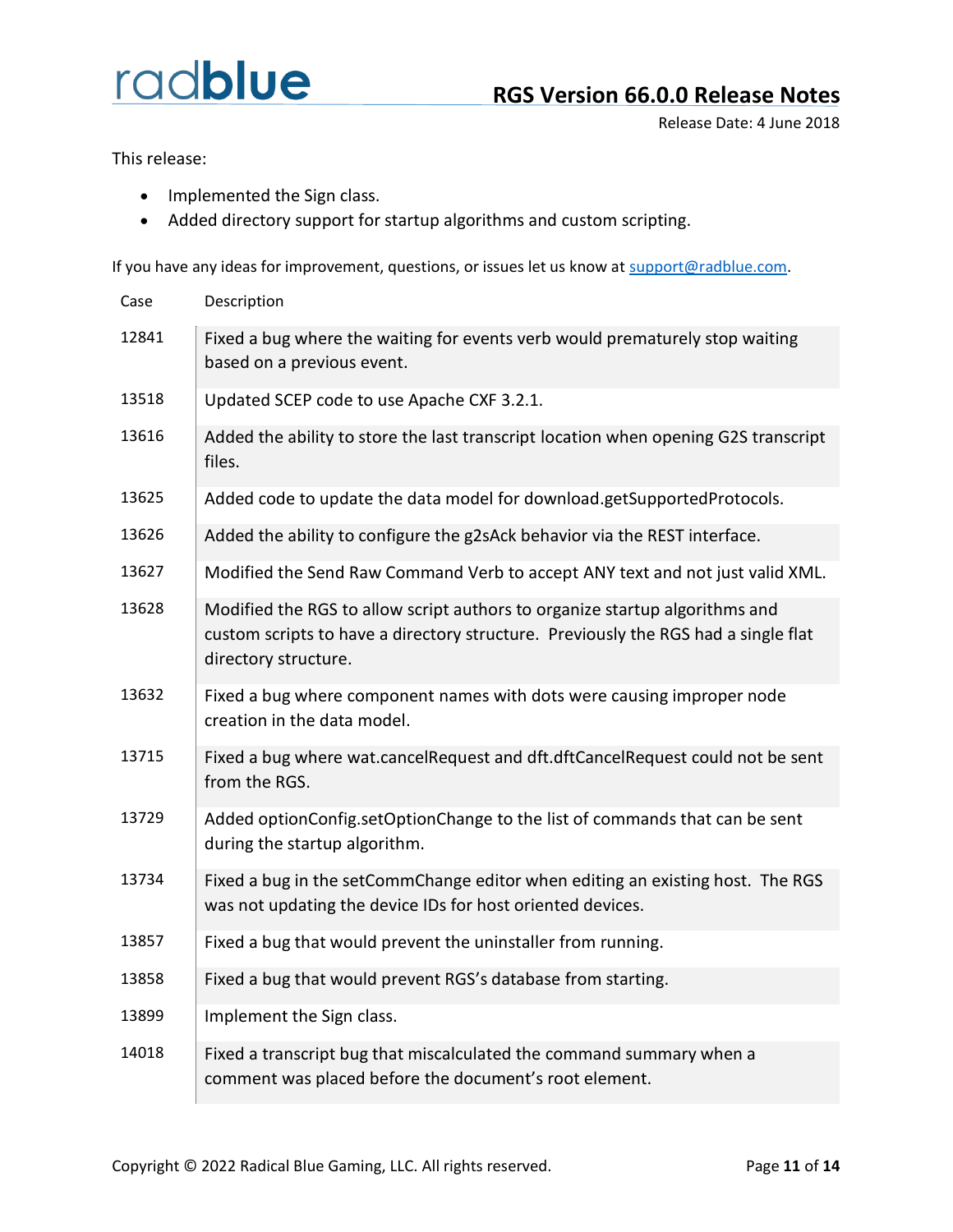This release:

- Added the ability to infer reasonable max/min values or length for option config parameters when the EGM does not send max/min values or lengths in the option config parameter details.
- Implemented GSATB-144 by changing the namespace associated with the mystery class.
- Upgraded Java to 1.8.0\_152.
- Added missing commands to the Tester Toolkit's startup and custom scripting.
- Fixed issues in GAT management control.

If you have any ideas for improvement, questions, or issues let us know a[t support@radblue.com.](mailto:support@radblue.com)

#### *Case Description*

| 12689 | Added the ability to limit option config parameters when the EGM does not send<br>the optional minincl, maxincl, minLen, or maxLen in the option config parameter<br>details. There is no requirement that an EGM send these optional values when<br>the host requests the parameter details. Without the optional minIncl, maxIncl,<br>minLen, or maxLen the RGS uses the default values from the schema (for example,<br>maxincl value is 2 <sup>63</sup> -1). However, some EGM manufactures are assuming the G2S<br>host knows the range of all option config parameters when an optional value is<br>not sent from the EGM. This fix will limit the range to the underlying parameter<br>type.<br>NOTE: RadBlue recommends that EGMs send the max/min values for all option<br>config details. The only time not to send the optional<br>minIncl/maxIncl/minLen/maxLen is when the value matches the default value in<br>the schema file. |
|-------|------------------------------------------------------------------------------------------------------------------------------------------------------------------------------------------------------------------------------------------------------------------------------------------------------------------------------------------------------------------------------------------------------------------------------------------------------------------------------------------------------------------------------------------------------------------------------------------------------------------------------------------------------------------------------------------------------------------------------------------------------------------------------------------------------------------------------------------------------------------------------------------------------------------------------------------------|
| 12901 | Added Response Delay by X milliseconds to the response manager.                                                                                                                                                                                                                                                                                                                                                                                                                                                                                                                                                                                                                                                                                                                                                                                                                                                                                |
| 12904 | Updated Java to 1.8.0_152.                                                                                                                                                                                                                                                                                                                                                                                                                                                                                                                                                                                                                                                                                                                                                                                                                                                                                                                     |
| 13043 | Added missing GSA error codes from G2S 3.0 to the Advanced Transcript Analysis<br>tool.                                                                                                                                                                                                                                                                                                                                                                                                                                                                                                                                                                                                                                                                                                                                                                                                                                                        |
| 13120 | Implemented GSATB-144 by changing the namespace associated with the mystery<br>class to http://www.gamingstandards.com/g2s/schemas/v1.0.3/ExtMP along with<br>other minor schema changes from GSA.                                                                                                                                                                                                                                                                                                                                                                                                                                                                                                                                                                                                                                                                                                                                             |
| 13150 | Fixed an issue where the Edit Media Display Load Content panel was updating the<br>access token when the URL for the media content is updated.                                                                                                                                                                                                                                                                                                                                                                                                                                                                                                                                                                                                                                                                                                                                                                                                 |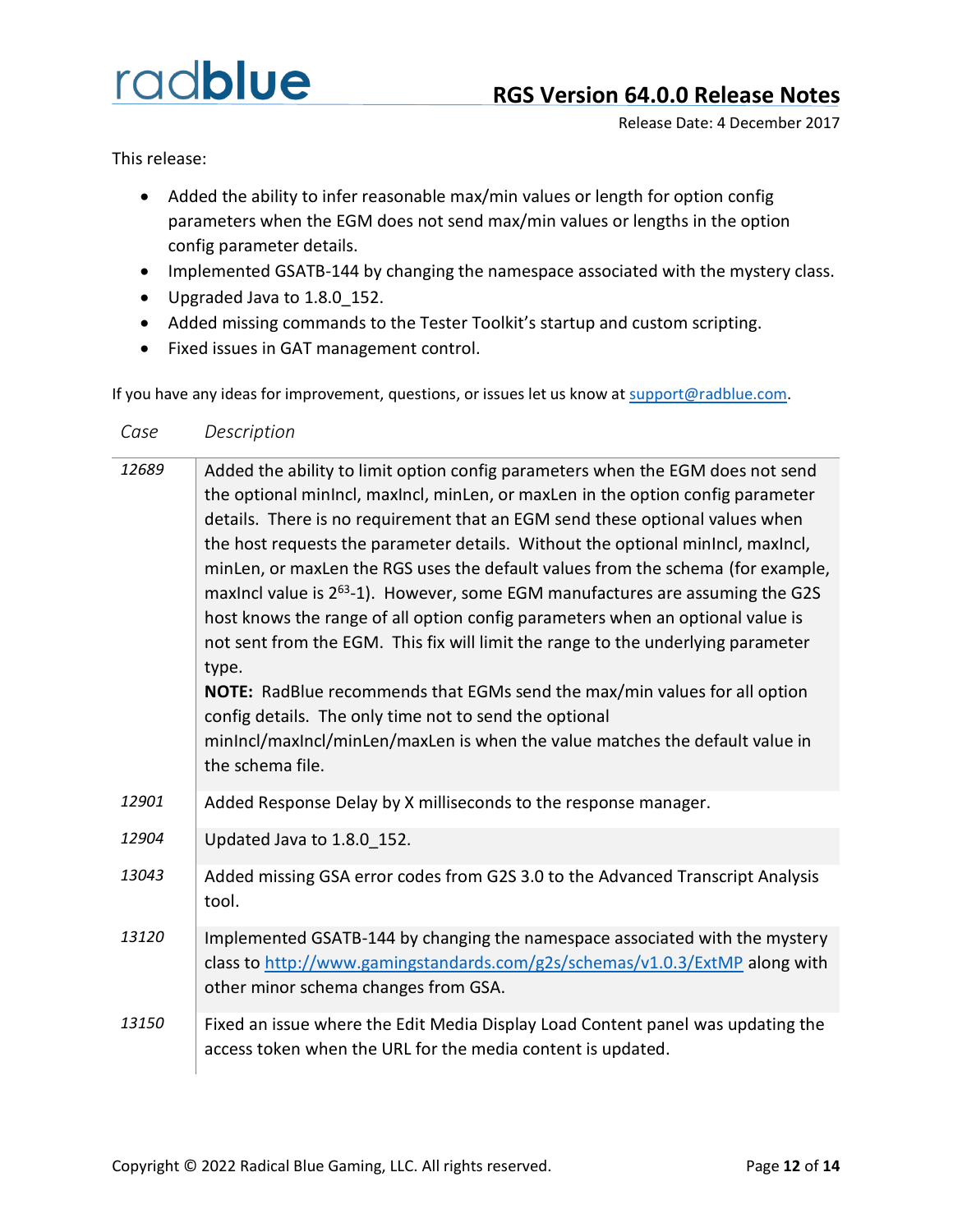| Case  | Description                                                                                                                                                                                                                                                                                     |
|-------|-------------------------------------------------------------------------------------------------------------------------------------------------------------------------------------------------------------------------------------------------------------------------------------------------|
| 13237 | Added the ability to enable auto-incrementing of the Content ID and/or the<br>Access Token in the Media Load Content components panel.                                                                                                                                                          |
| 13258 | Added masterReset, authorizeMasterReset, and cancelMasterReset to custom<br>scripting.                                                                                                                                                                                                          |
| 13300 | Added the following custom scripting commands:                                                                                                                                                                                                                                                  |
|       | mediaDisplay.setMediaDisplayLockOut<br>$\bullet$<br>smartCard.setSmartCardLockOut<br>dft.setDftLockOut<br>$\bullet$<br>mystery.setMysteryLockOut                                                                                                                                                |
|       | Added the following startup algorithm commands:                                                                                                                                                                                                                                                 |
|       | cabinet.setCabinetLockOut<br>$\bullet$<br>progressive.setProgressiveLockOut<br>bonus.setBonusLockOut<br>voucher.setVoucherLockOut<br>mediaDisplay.setMediaDisplayLockOut<br>$\bullet$<br>smartCard.setSmartCardLockOut<br>dft.setDftLockOut<br>mystery.setMysteryLockOut                        |
| 13303 | Added loadContent, setActiveContent, and releaseContent startup commands.                                                                                                                                                                                                                       |
| 13304 | Added setWatCashOut to startup commands.                                                                                                                                                                                                                                                        |
| 13305 | Added the ability to enable auto-incrementing of the Content ID and/or the<br>Access Token from the send panel.                                                                                                                                                                                 |
| 13341 | Fixed an issue where the RGS was ignoring the device permissions when sending<br>commands in the startup algorithm. The RGS will now only send owner<br>commands to devices it owns and guest commands to devices when it is an owner<br>or guest of the device from custom startup algorithms. |
| 13350 | Fixed an issue where the RGS could not find the g2s-option-config-defintions.xsd<br>file.                                                                                                                                                                                                       |
| 13354 | Fixed an issue where port numbers were not saved between installations of RGS.                                                                                                                                                                                                                  |
|       | NOTE: the port numbers before Release 64 are not saved when the uninstaller<br>runs. You will only notice this fix when upgrading Release 64.                                                                                                                                                   |